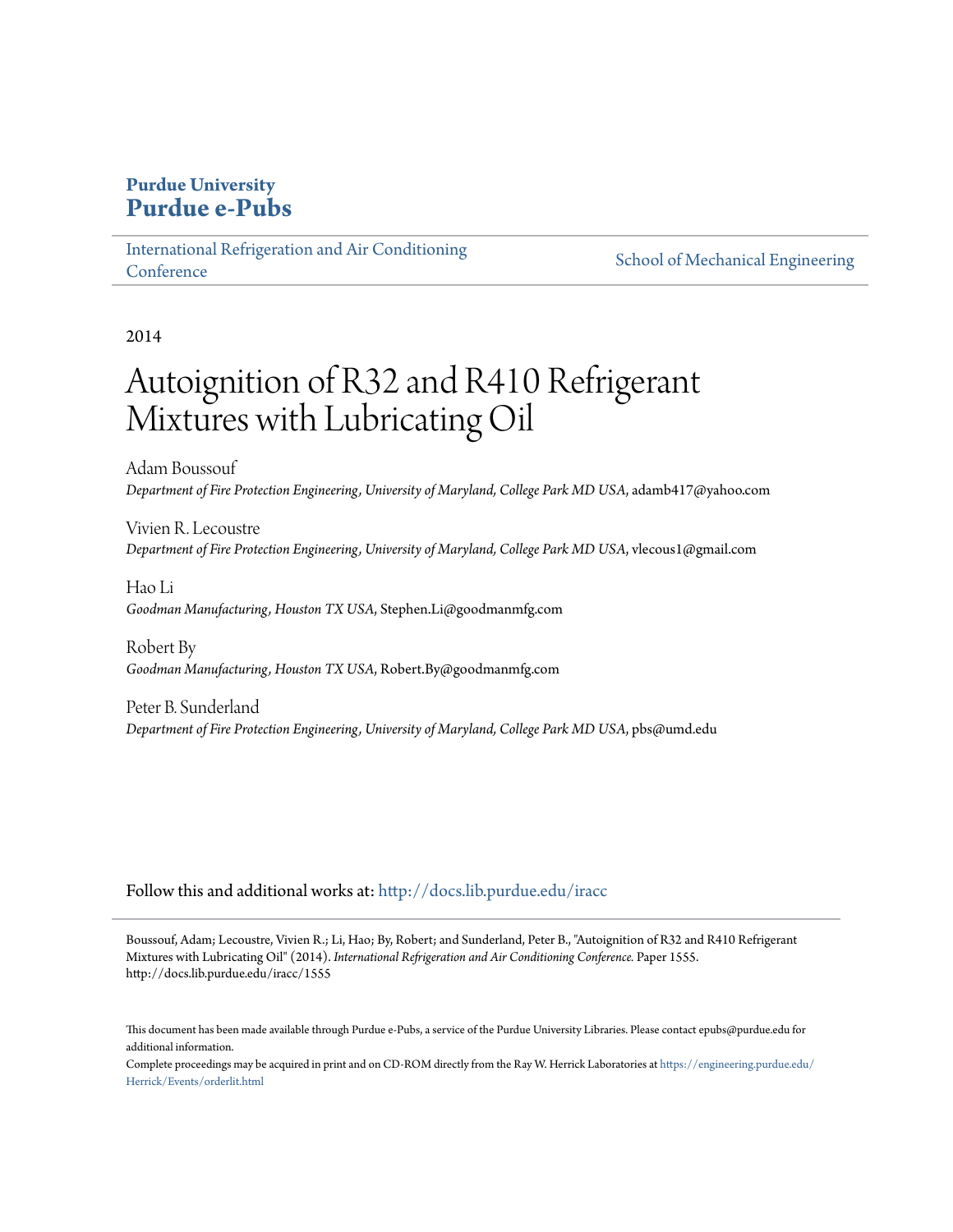# **Ignition of R-32 and R-410A Refrigerant Mixtures with Lubricating Oil**

Adam BOUSSOUF<sup>1</sup>, Vivien R. LECOUSTRE<sup>2</sup>, Hao LI<sup>3</sup>, Robert BY<sup>4</sup>, Peter B. SUNDERLAND<sup>5,\*</sup>

<sup>1</sup>University of Maryland, Department of Fire Protection Engineering, College Park, Maryland, USA (+1 301 526 5678, +1 301 405 9383, adamb417@umd.edu)

<sup>2</sup>University of Maryland, Department of Fire Protection Engineering, College Park, Maryland, USA (+1 301 405 8540, +1 301 405 9383, vlecous1@umd.edu)

<sup>3</sup>Goodman Manufacturing Houston, Texas, USA (+1 713 263 5650, +1 713 861 5428, Stephen.Li@Goodmanmfg.com)

<sup>4</sup>Goodman Manufacturing Houston, Texas, USA (+1 713 263 5621, +1 713 861 5428, [Robert.By@Goodmanmfg.com\)](mailto:Robert.By@Goodmanmfg.com)

<sup>5</sup>University of Maryland, Department of Fire Protection Engineering, College Park, Maryland, USA (+1 301 405 3095, +1 301 405 9383, pbs@umd.edu) \* Corresponding Author

#### **ABSTRACT**

This study examines the flammability risk of refrigerant and oil mixtures. The flammability risk associated with refrigerants is an important property to consider prior to their use in residential and commercial HVAC systems. This research was conducted to compare the ignition characteristics of R-32 with R-410A, and the effects of lubricating oil. Unpiloted hot-plate ignition tests and computational fluid dynamics (CFD) were used to determine the autoignition temperature and ignition probability data. The results indicate that the ignition temperature of R-32 impinging a hot plate is 764 °C. This is 116 °C higher than the reported autoignition temperature of R-32, but it is very close to the reported open top autoignition temperature. R-410A was found to ignite at a slightly higher temperature than R-32: 790 °C. Tests with polyolester (POE) oil indicate that the R-32 ignition temperature is reduced to nearly that of the ignition of oil alone. CFD predictions for a jet of R-32 impacting a hot plate at a temperature close to autoignition temperature of R-32 show that ignition should happen only away from the jet point of impact and in rich regions.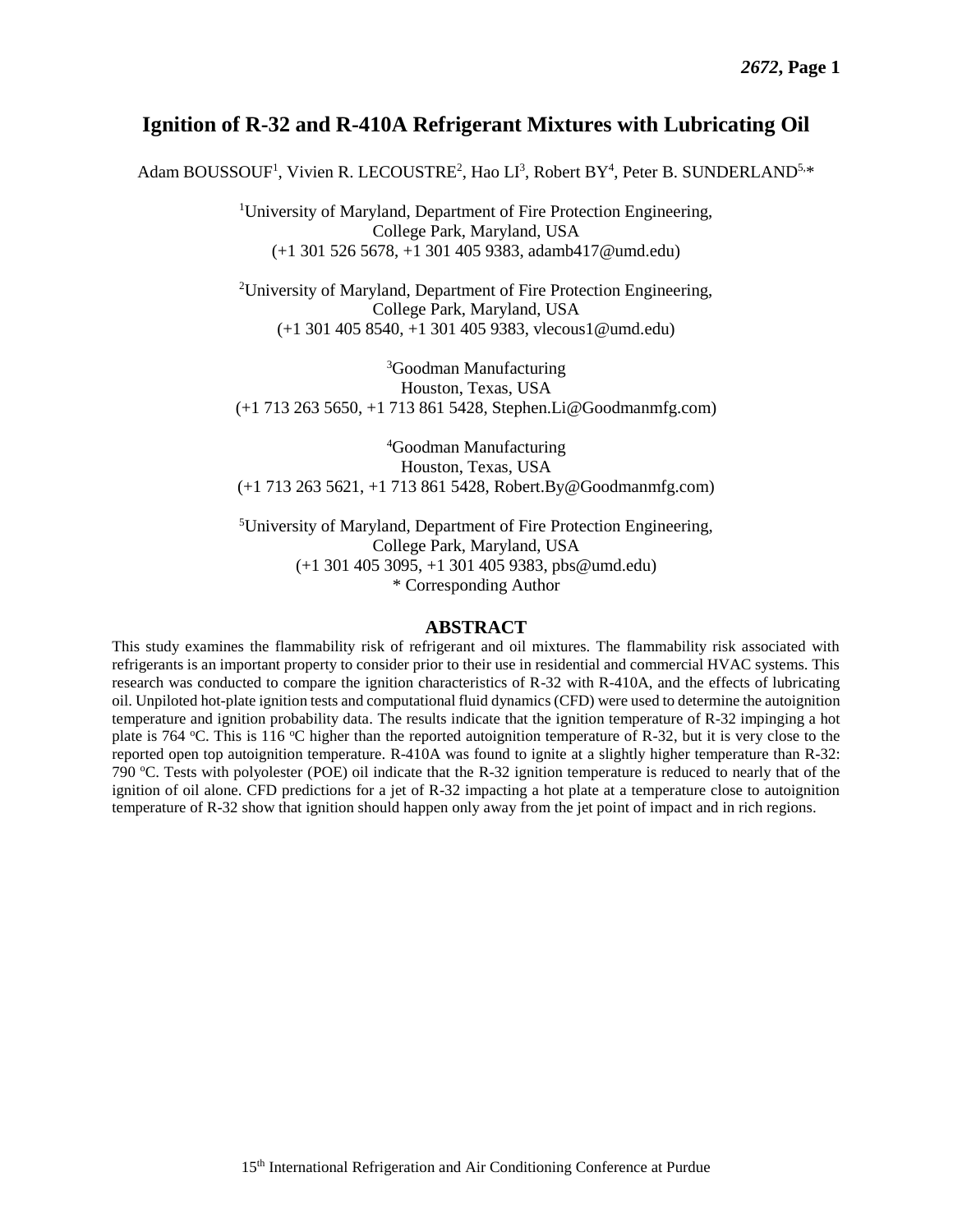### **1. INTRODUCTION**

Two important risks associated with refrigerants are their environmental impact and their flammability. Difluoromethane, or R-32 (CH<sub>2</sub>F<sub>2</sub>) is a non-ozone depleting refrigerant with a global warming potential (GWP) of 675. R-32 is slightly flammable, with flammability limits of  $13.3 - 29.3\%$  by volume in air, has a laminar flame speed of 6.7 cm/s (Jabbour, 2004), and has a heat of combustion of 9.4 kJ/g. It is classified as a 2L refrigerant (Hihara, 2012). R-410A is a mixture of R-32 ( $CH_2F_2$ ) and R-125 (pentafluoroethane, formula  $CH_2F_2CF_3$ ); it is a non-ozone depleting working fluid with a GWP of 2088, which is more than three time that of R-32. R-32 has entered service in Japan and is being considered for service in the US. However, its adoption is being hindered by its slight flammability in air.

This work is motivated by the possibility of an accidental release of working fluid within a refrigeration system. Under certain conditions, this release may produce mixtures with localized flammable concentrations of refrigerant vapors in the surrounding air. This scenario may lead to a subsequent fire if this flammable gas comes into contact with an ignition source. Because the vapors are heavier than air, higher concentrations may develop near the floor or near the bottom of a refrigerant unit, and this region may remain flammable for an extended period of time.

The autoignition temperature of a fuel, or AIT, is the lowest temperature at which quiescent isothermal fuel/air mixture will spontaneously ignite unaided by an external ignition source. Ignition occurs when the rate of heat produced exceeds the rate at which heat is dissipated.

This study was conducted to better understand ignition risks due to an accidental refrigerant leak within a system using R-32 or R-410A. Past research has examined the flammability of pure refrigerants without considering the effects of the presence of lubricating oil. The concentration of oil released in a refrigerant leak can vary depending on the location of the leak and the operating state of the equipment. In this study, mixtures of R-32 and R-410A with lubricating oil are impinged onto a hot horizontal metal surface to examine ignition behavior. The ignition temperatures of R-32 and R-410A were determined using hot surface ignition test methods. Additionally, computational fluid dynamics (CFD) simulations were performed to provide physical insight associated with hot-plate ignition, to validate ignition chemistry, and to aid a systematic risk assessment in various configurations.

### **2. METHODS**

The most widely used method to measure the autoignition temperature of liquid fuels is ASTM E659, the Standard Test Method for Autoignition Temperature of Liquid Chemicals. This standard provides the conditions for sustained combustion of a quiescent, isothermal, homogeneous mixture (simulating a perfectly stirred reactor). In such conditions, the reported AIT for R-32 is 648 °C (Goetzler, 1998). However, the original source of this measurement is a personal communication with no documentation. In terms of risk analysis, these conditions are unlikely to occur in practice and therefore can be considered as conservative.

The present tests aim to characterize the ignition temperature (IT) of refrigerants through contact with an isothermal, hot metallic surface. Figure 1 illustrates the design and components of the isothermal hot plate. The apparatus consisted of two 20  $\times$  20 cm square copper plates. The top cover plate, used as the testing surface, was 6.35 mm thick; the bottom plate was 3.175 mm thick. Copper was chosen due to its good thermal conductivity and its resistance to oxidation. The test plate was heated using four cylindrical electrical heaters with a diameter of 9.5 mm. Each heating element operated at a maximum power density of  $11 \text{ W/cm}^2$ . The maximum operating temperature of the heating elements indicated by the manufacturer is 1150 °C. The four heating elements were powered by two variable autotransformers, delivering 120 V and up to 33 A. Exposed sections of the apparatus were insulated with kaowool insulating panels (on the sides) and a thick mineral wool insulator minimized the heat losses from the sides and from the bottom plate. Additionally, insulation was placed on top of the hot plate surface, providing a 3 cm tall draft shield along the outer perimeter of the hot plate. With these precautions, the test plate was kept isothermal, and elevated temperatures (up to 900 °C) was reached. The temperature of the hot plate could then be controlled by varying the power delivered by the autotransformers.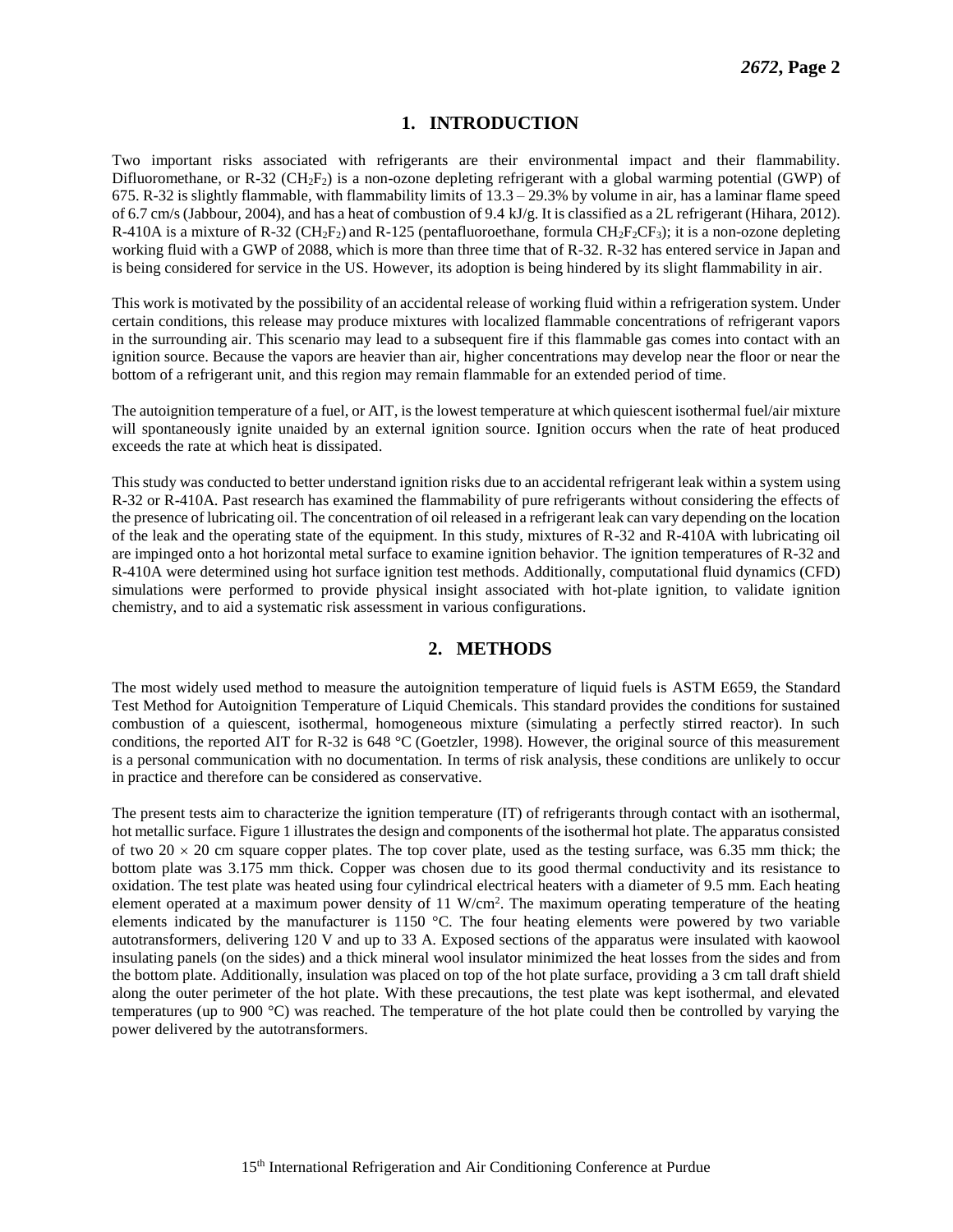

**Figure 1:** Hot plate schematic.

The temperature of the hot plate was monitored using two type-K thermocouples. Two small bead thermocouples were used, one peened into the center of the plate and the other fixed to the plate edge. The center thermocouple was directly under the discharge nozzle and the second thermocouple was used to verify temperature uniformity away from the center. The temperatures were recorded with a data acquisition software at a frequency of 10 Hz. The experimental uncertainty of the measured temperatures was  $\pm 10$  °C. At elevated temperatures (above 500 °C), measurable temperature fluctuations were observed. This is attributed to the increased turbulent motion caused by natural convection.

R-32 and R-410A were delivered in the gas phase at ambient temperature through an aluminum circular nozzle, with an inner diameter of 1.58 cm. The delivery assembly consisted of refrigerant hose tubing, a solenoid valve, a singleshot timer relay, a needle valve, soft silicone rubber tubing, and an aluminum discharge tube. Prior to each discharge, the programmable timer relay was set to the desired discharge time, between  $1 - 2$  s, and the needle valve was set to the desired flow rate. For each discharge, the release of refrigerant was initiated with a switch, opening the solenoid valve. The vertical discharge nozzle was 5 cm above the hot plate. Figure 2 illustrates the experimental apparatus.



**Figure 2:** Color image of hot plate.

Four different cases were tested: pure R-32, pure R-410A, POE oil, and R-32 mixed with oil. Flow rate tests showed a negligible influence of the gas flow rate on the observed ignition temperatures. To reduce excessive refrigerant release, all subsequent tests were conducted with a constant refrigerant mass flow rate discharge of 1.1 g/s. Pure refrigerant was delivered in the gas phase. While the refrigerant supply tank was kept at ambient temperature, some frost was noted at the end of each refrigerant injection. For each test, the hot plate was first covered and heated to 800- 900 °C and maintained for approximately 30 minutes to ensure an even temperature distribution. Once steady state was reached, the plate temperature was slowly reduced by either removing the cover insulation or by reducing the power supplied to the heating elements. The occurrence of refrigerant mixtures ignition was determined by visual inspection and the tests were recorded by video for later analyses. For tests involving a mixture of refrigerant/oil, POE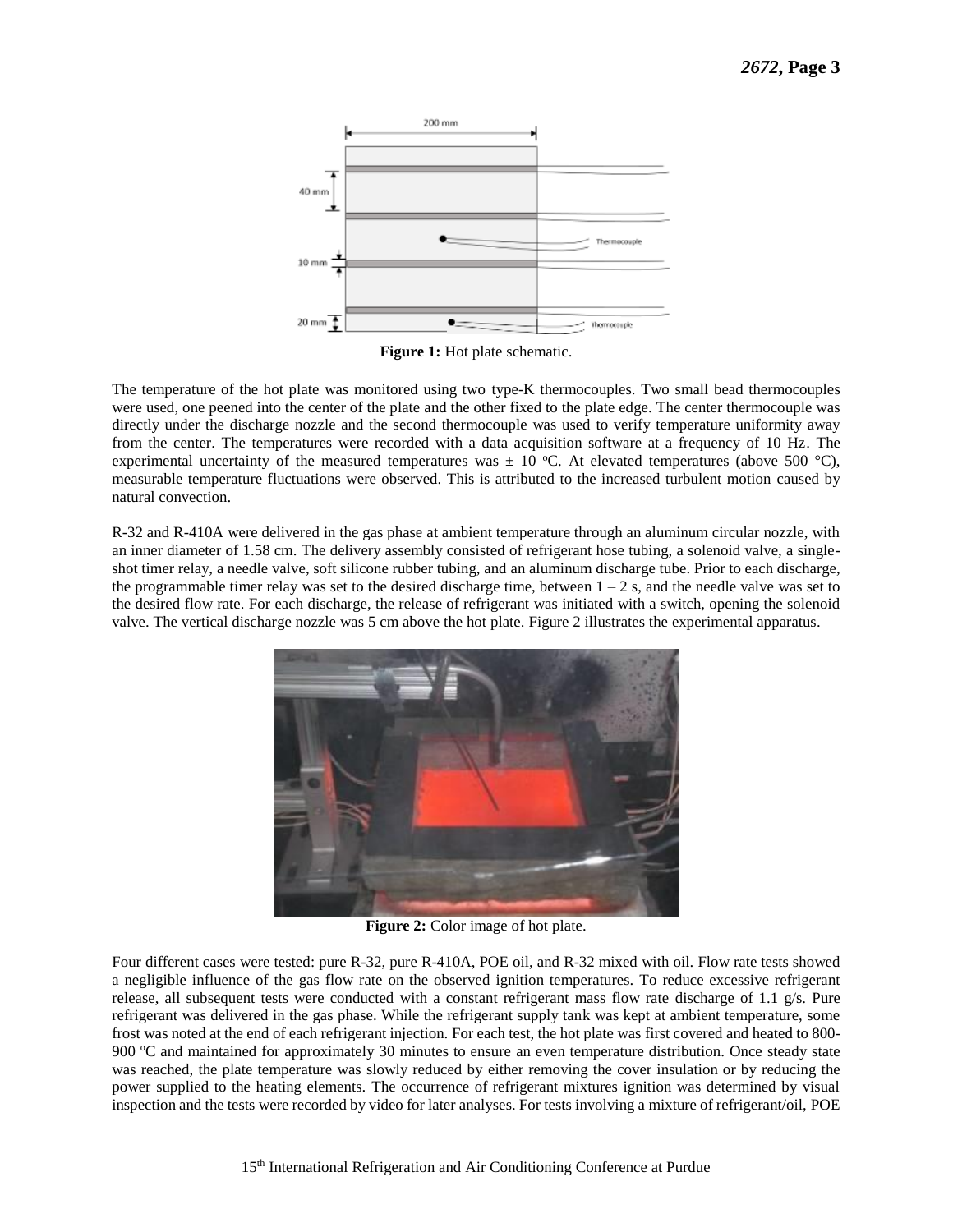oil was introduced manually using a tube and syringe assembly discharging roughly 0.02 mL of oil. This corresponds to an oil-to-gas ratio of approximately 1% by volume. For each refrigerant mixture tested, the test was repeated at least three times. In total, approximately 150 tests were conducted.

## **3. RESULTS**

Figures 3a, 3b, and 3c show photographs of R-410A, R-32, and POE oil ignition, respectively. They were captured at temperatures slightly above their critical ignition temperatures. Several differences in the burning characteristics of the fuels were observed: the refrigerants ignited more rapidly than oil, but combustion did not sustain burning after injection, whereas oil ignited with a slight delay but combustion lasted longer. A similar relationship was observed when oil and refrigerant are introduced simultaneously. For hot plate temperatures above the pure refrigerant critical IT, the refrigerant vapor and POE oil mixture ignited simultaneously. For hot plate temperatures below the refrigerant IT, oil ignited before the refrigerant.



**Figure 3:** (a) R-410A ignition at 820 °C, (b) R-32 ignition at 789 °C, and (c) POE oil ignition at 654 °C.

For both R-410A and R-32, orange flames were observed close to the plate surface and blue flames were observed at the periphery of the burning region. A similar phenomenon was documented in the hot plate ignition report done by Bannister *et al.* (2005), where they described the blue flame regions of fuel/air mixtures as being lean, or oxygen rich, but lacked the heat to sustain ignition. This phenomenon is evident in R-32 and R-410A combustion tests. When unburned fuel vapors escape the heated plate area, the heat flux provided by the combustion reaction alone was insufficient to propagate to unburned vapors and thus the flame self-extinguished.

Table 1 reports the critical ignition temperatures recorded and compares them with published values. The lowest R-32 IT observed was 764  $\degree$ C, which is 116  $\degree$ C higher than the published, albeit in a different setup. Richard (2012) reported that the autoignition temperature was above 700  $\degree$ C in an open top measurement. This measurement is closer to ours.

The lowest R-410A IT was observed at 790  $^{\circ}$ C. POE lubricating oil ignited at 645  $^{\circ}$ C. Differences between the observed IT values and those in the literature arise from the differences in the test conditions or methods used, as explained by Affens (1974). Smyth and Bryner (1997) further discussed this, and highlighted the IT dependence on the fuel structure, surface material properties, surface temperature, fuel/air stoichiometry, surface size, surface orientation, and ambient pressure conditions.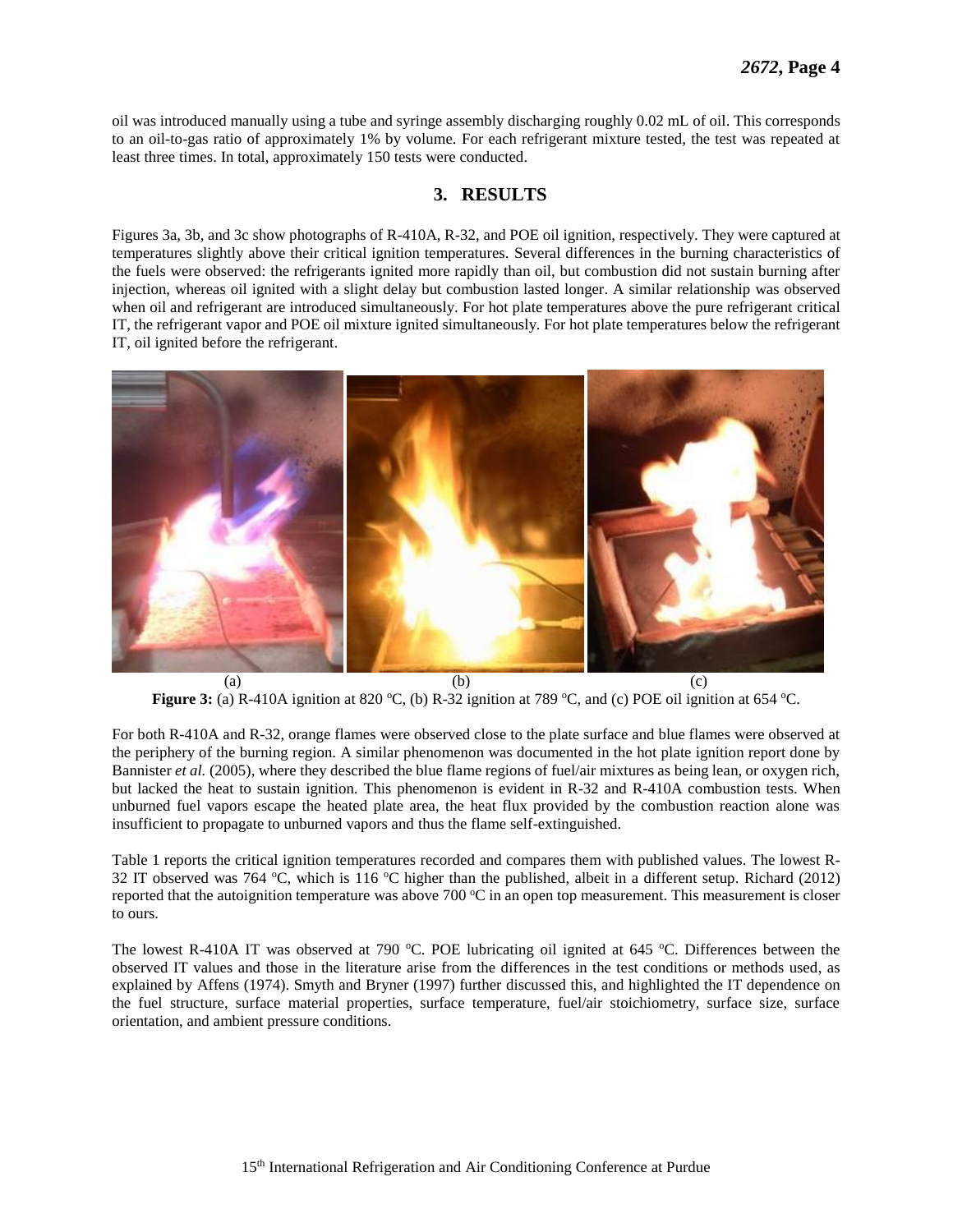| Fuel                          | Ignition Temperature, in °C |                                 |
|-------------------------------|-----------------------------|---------------------------------|
|                               | <b>Present work</b>         | Literature                      |
| $R-32$                        | $764 (+/- 10)$              | $648^{\circ}$ to $>700^{\circ}$ |
| $R-410A$                      | 790 $(+/- 10)$              |                                 |
| POE Oil                       | 645                         | $371 - 427$ °                   |
| R-32 mixed with POE<br>Oil    | 649                         |                                 |
| $^{\circ}$ Ref (Airgas, 2010) |                             |                                 |

**Table 1:** Present work observed ignition temperature along with values reported in literature.

 $<sup>b</sup>$  Ref (Richard, 2012)</sup>

<sup>c</sup> Ref (Kuchta, 1968)

Many literature sources report R-410A as a non-flammable refrigerant, but it was found here to burn. The measured critical ignition temperature of pure R-410A is 26 °C higher than pure R-32. Furthermore, the addition of 1% POE oil lowers significantly the IT of R-32 refrigerant/oil mixtures, to a value very close to the ignition temperature of the oil. In this study, we found that the ignition temperature of the POE oil is 645 °C. Tests show that when mixed with this oil, the ignition temperature of R-32 is reduced to 649 °C; a decrease of 125 °C. The oil provides sufficient energy to ignite the refrigerant vapors. Further results are depicted graphically in Figure 4.



**Figure 4:** Hot-plate ignition temperature for pure R-32, POE oil alone, and a 1% mixture of R-32-oil.

#### **4. CFD MODEL**

To provide an improved understanding of the experiments, a LES code, the Fire Dynamics Simulator (FDS, McGrattan, 2013) was employed. This section presents results predicted for the configuration of pure R-32 injected at a mass flow rate of 1.1 g/s and impinging the hot plate set at a temperature corresponding to the measured ignition temperature of R-32, 764  $^{\circ}$ C. Note that while the code features combustion capabilities, these were not used here.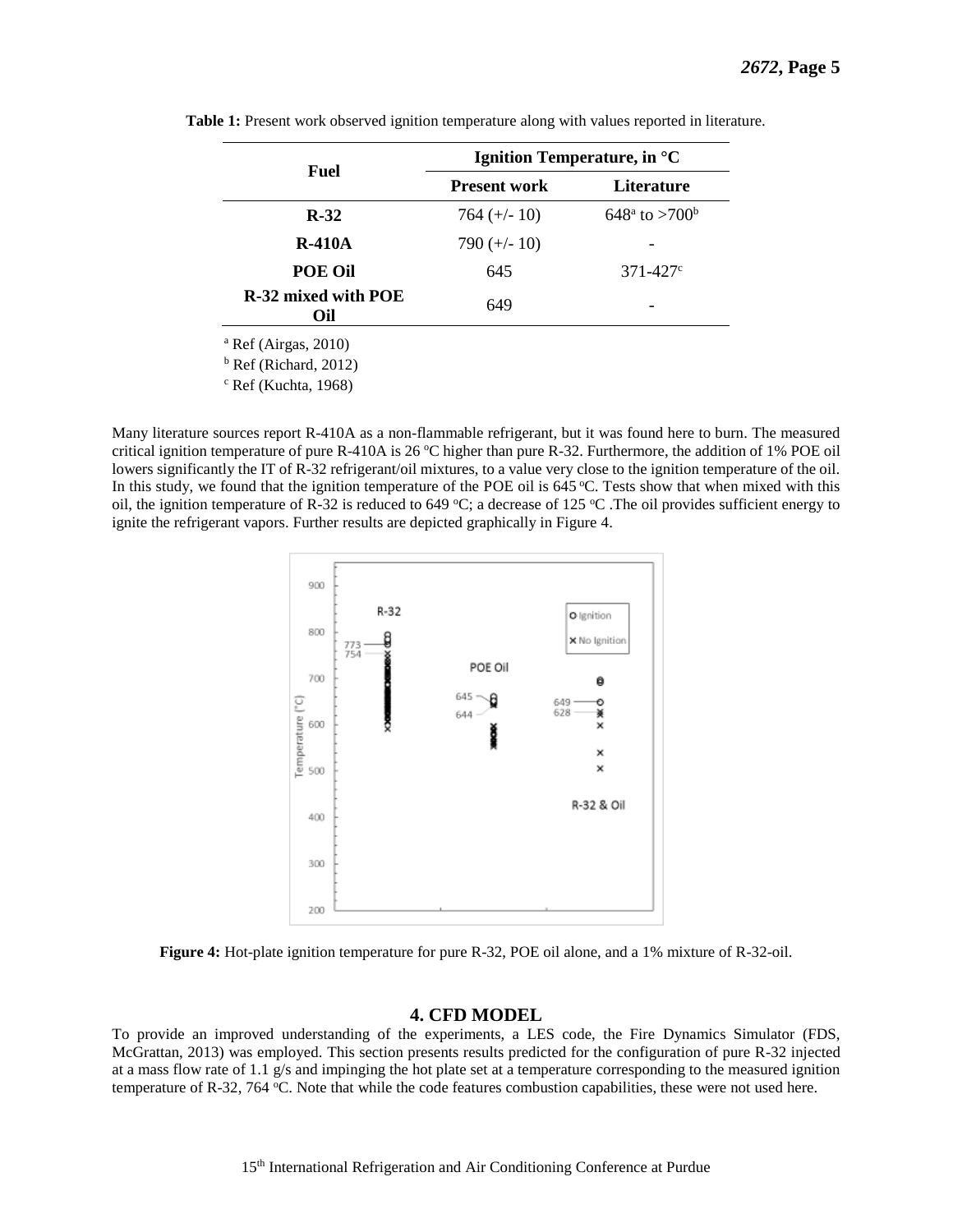The Fire Dynamics Simulator (FDS) is an open-source Fortran program written by the National Institute of Standard and Technology (NIST) and it is widely used in the fire modeling. FDS is a Large Eddy Simulation solver that solves the Navier-Stokes equations with the Low Mach Number assumption. See McGrattan *et al.* (McGrattan, 2013a) for a complete description of the code.

The numerical configuration for this work is similar to that of the experiment. The mesh consists of 130 points in the x and y directions and 49 points in the z-direction, taken as the vertical direction. The mesh spacing is 1.75 mm in the x and y direction and 1.25 mm in the z-direction. The dimensions of the computational domain are 227.5 mm in x and y directions, and 61.25 mm in z direction. The computational description is illustrated in Figure 5. The injection nozzle outlet is modeled with 8 points across in both directions. Due to the limitation of FDS, which can only model regular Cartesian geometry, the nozzle is modeled as a rectangular parallelepiped instead of a cylinder. The dimensions of the nozzle outlet (injection zone) were adjusted to match the area of the cylindrical nozzle used in the experiment. The mass flow rate of injected R-32 is set to 1.1 g/s. This corresponds approximately to an injection velocity of 2.8 m/s. The nozzle temperature is set to  $0^{\circ}C$ , as it was observed during the experiment that some frost was forming on the nozzle during the injection of R-32. The nozzle is located 55 mm above the hot plate. The hot plate spans 203 mm in x and y directions and it is flanked by an insulated 30 mm high draft shield. The hot plate is modeled as an isothermal surface with a surface temperature of 764  $^{\circ}$ C. The insulated draft shield is also modeled as an isothermal surface, with a surface temperature of 394 °C. This value was chosen to account for the heat addition that originates from the hot plate. Open boundary conditions are applied in  $Z = Z_{\text{max}}$ , and on the vertical sides. A rough wall log-law is used as a wall model to describe the interactions flow/hot plate.



**Figure 5:** Geometrical description of the FDS computational domain. Open boundary conditions are used.

The simulation was initialized with still air at ambient condition (25  $\degree$ C and 1.01 bar) and was run for 2.0 s prior to R-32 discharge to simulate the development of a turbulent buoyant flow generated by the presence of the hot plate. The injection of R-32 at a mass flow rate of 1.1 g/s was imposed for 1.5 seconds using a progressive linear ramp of 0.1 s. It was maintained steadily until 3.5 s, after which time it was stopped, again using a linear ramp. The simulation was stopped at 5.0 s, as it was of interest to study the presence of R-32 after the injection.

The near-wall resolution on the hot plate was verified a posteriori by checking the value of  $y^+$  at the first grid cell above the hot-plate. Its maximum value is 6, which corresponds to a considered highly resolved simulation (McGrattan, 2013b). An additional a posteriori test was performed to measure the error associated with the mesh discretization on the velocity and scalar fields. It consists of assessing the fraction of unresolved turbulent kinetic energy over the whole turbulent kinetic energy, referred to as the measure of turbulence resolution (Pope, 2004). This dimensionless criterion takes the value of 0 for a perfect resolution and 1 for a poor resolution. A recommended practice is to keep this value lower than 0.2. It is found that this criterion is observed everywhere in the domain except in a ring located between  $1 - 2$  nozzle diameters away from the point of impact of the jet with the hot plate (or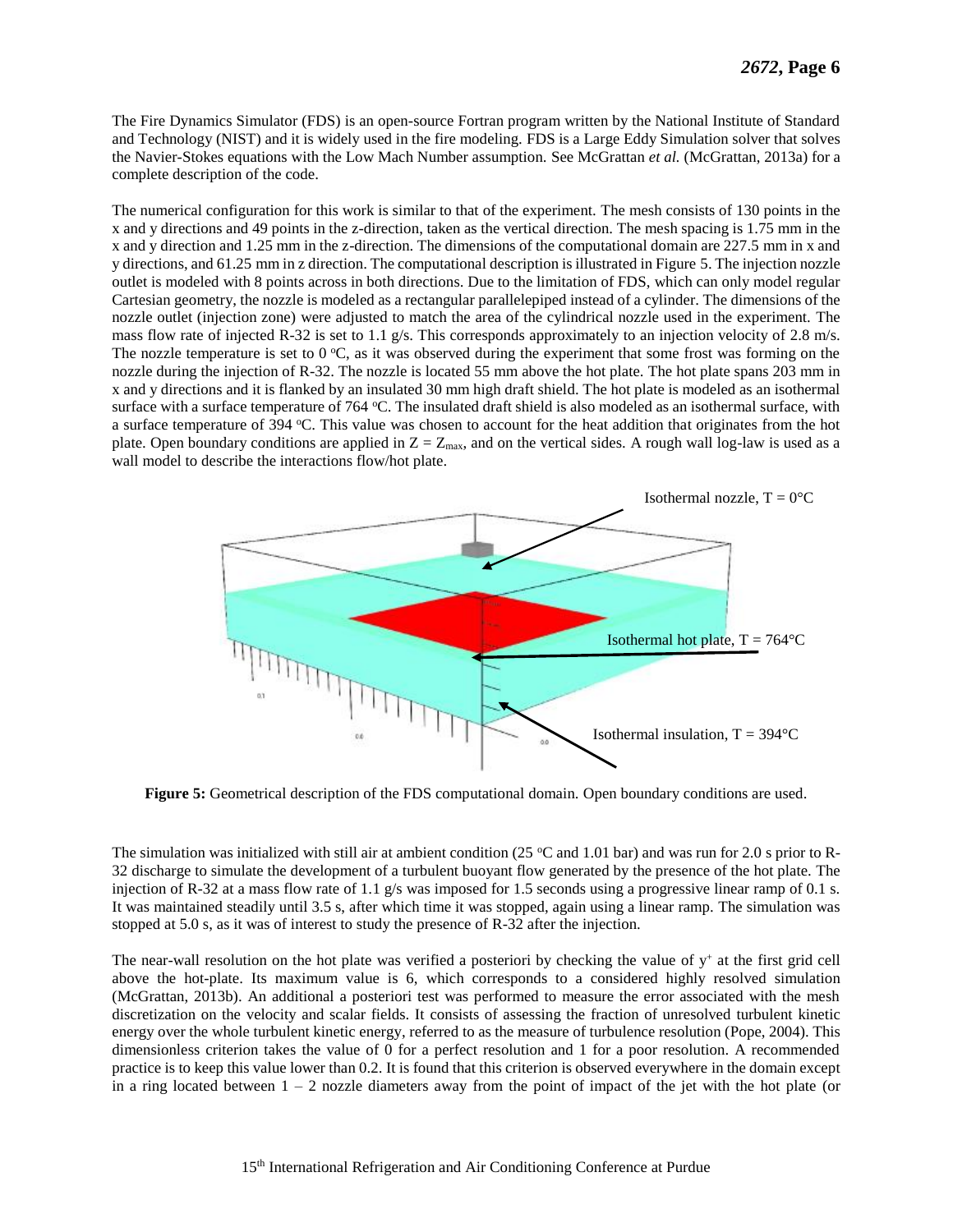stagnation point, located at the origin), where the maximum value is 0.3. This is considered satisfactory for this simulation as the area of interest is located away from the stagnation point.



**Figure 6:** Cross section (at y = 0) of the temperature field and the contours of constant R-32 concentration at different times. The injection of pure R-32 from the nozzle starts at  $t = 2.0$  s and continues for 1.5 s, until  $t = 3.5$  s. The simulation ends at 5.0 s. Figure (a) plots the instantaneous conditions prior to R-32 injection at  $t = 1.9$  s, (b) plots instantaneous conditions at  $t = 3.0$  s during R-32 injection from the nozzle at  $x = 0$  cm and  $z = 5.5$  cm, (c) plots averaged conditions during R-32 injection between 3 and 3.5 s, and (d) plots the instantaneous conditions at the end of the simulation  $(t = 5 s)$ , which is 1.5 s after the end of the R-32 injection. The solid line corresponds to where the R-32 concentration is at the lower flamability limit (13% in volume) and the dashed line corresponds to where the R-32 concentration is at the upper flamability limit (30% in volume). Neither (a) nor (d) has significant R-32 concentration levels.

Figure 6 plots the temperature fields and the contours of constant R-32 concentration corresponding to the ambient lower flammability limits (13% in volume) and the ambient upper flammability limit (30% in volume) of R-32 in air. The fields depicted correspond to the cross-section along the x and y directions at the location of  $y = 0$  mm. Figure 6a plots the instantaneous fields prior to the R-32 injection, at 1.9 s. The turbulent nature of the buoyancy induced flow can be readily seen. As the air near the hot plate is heated, it rises and induces a turbulent motion, with a maximum vertical speed of 0.5 m/s. Some pockets of hot air are present in the domain. Figure 6b plots the instantaneous temperature field and the contours of constant R-32 concentration at  $t = 3.0$  s. This is 0.5 after the start of injection and it corresponds to a turbulent steady state behavior. Figure 6c plots the average temperature field and contours of constant R-32 concentration over 0.5 s between 3.0 and 3.5 s. This plot illustrates the motion of the flow during the experiment. As the flow impinges the hot plate, it is conveyed toward the edge of the plate. During this process, it is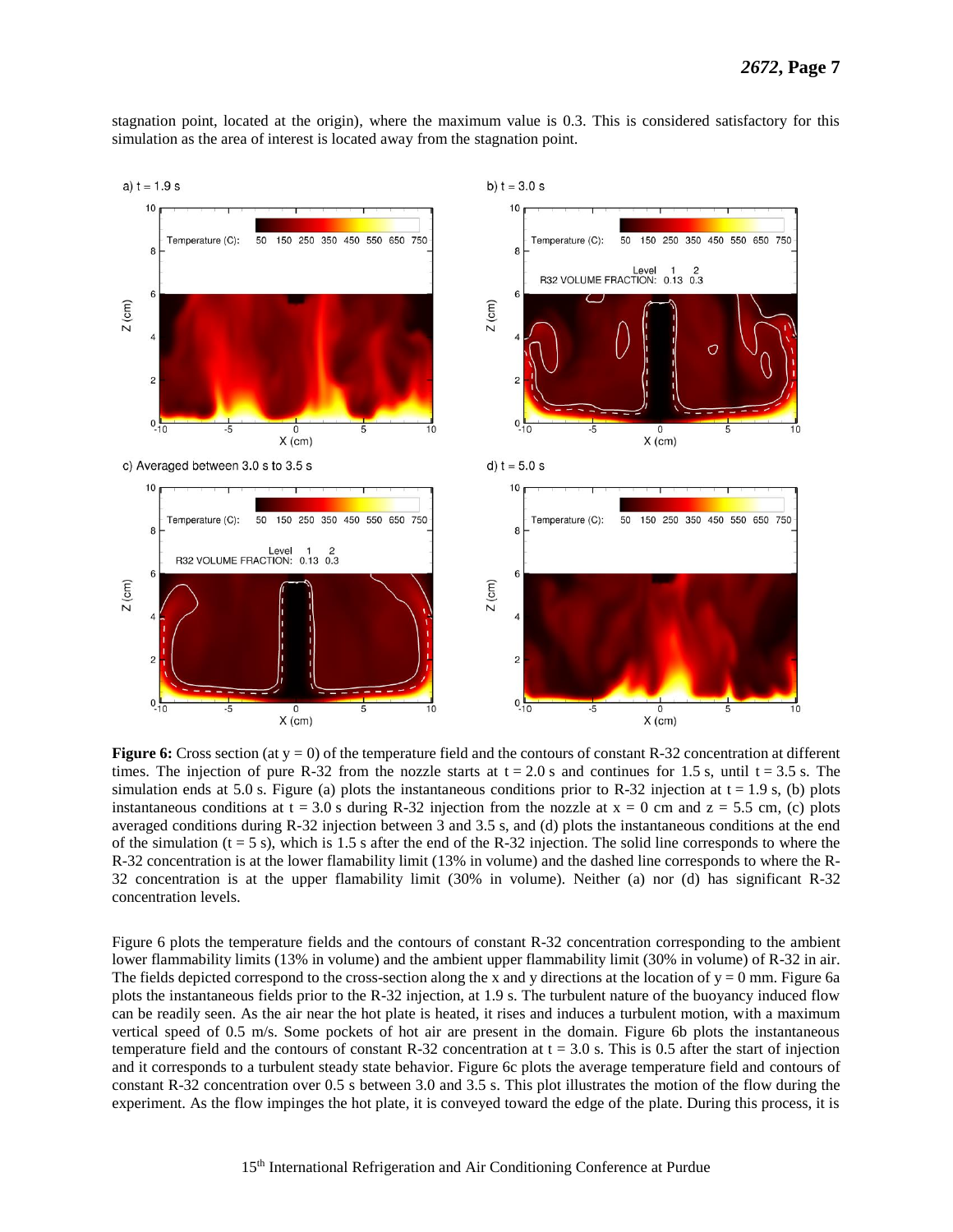heated and its temperature rises above 600 °C near the draft shield, more than 9 cm away from the point of impact. Near the draft shield, a stagnant zone exists, which is characterized by elevated temperatures and slow velocities. This implies that conditions propitious to R-32 ignition are to be expected near the draft shield and away from the jet point of impact. Figure 6d plots the temperature field at the end of the simulation. The discharge of R-32 had stopped 1.5 s earlier. Similar to Fig. 6a, buoyant turbulent structures can be readily observed. No significant concentration of R-32 remains; the concentration of R-32 falls below the lower flammability limit (13% in volume) about 0.9 seconds after the end of R-32 injection.

To gain a better understanding of the temperature variations with the distance from the jet point of impact (located at  $x = 0$ ), values of temperature along the contours of constant concentration corresponding to the ambient lower flammability limit (X<sub>R-32</sub> = 0.13), stoichiometry (X<sub>R-32</sub> = 0.174) and the ambient upper flammability limit (X<sub>R-32</sub> = 0.30) were extracted from Fig.6c. Figure 7 plots these data along the location in the x direction. Away from the jet point of impact, the temperature increases with the concentration of R-32 (higher concentrations correspond to higher gas temperature) and, for a given concentration, the temperature increases away from the jet point of impact. Figure 7 shows that temperature at constant concentration reaches its maximum near the draft shield. Figure 7 indicates that conditions corresponding to the greatest R-32 concentration,  $X_{R-32} = 0.30$ , has the highest temperature, 270 °C, at |x| = 0.09 mm. This indicates that ignition is likely at locations in refrigerant rich conditions, *i.e.,* at locations where the R-32 concentration is above the stoichiometric value and far from the center of the plate and near its edges.



**Figure 7:** Temperature profiles along the x direction of different contours of constant R-32 concentration: 0.13 (which corresponds to lower flammability limit at ambient conditions) in red, 0.174 (stoichiometric) in black, and 0.3 (which corresponds to upper flammability limit at ambient conditions) in blue. Data were extracted from Figure 6c and correspond to averaged values over 0.5 s.

#### **5. CONCLUSIONS**

The experimental ignition temperatures of pure R-32 and R-410A refrigerants along with the ignition temperature of these refrigerants mixed with liquid POE oil were studied using a hot-plate configuration with a surface temperature varying from 200 – 900 °C. The hot-plate ignition temperature of R-32 was found to be 764 °C ( $\pm$  10 °C), while that for R-410A was found to be at 790 °C ( $\pm$  10 °C). When mixed with POE oil, the ignition temperature of the R-32 refrigerant/oil mixture was found to be very close to that of the POE oil (649  $^{\circ}$ C) employed in this study. The presence of ignited oil was found to be a driving factor of subsequent refrigerant ignition. CFD simulations using a LES code were performed to simulate the discharge of pure R-32. Simulations at  $764^{\circ}$ C suggest that ignition begins away from the jet point of impact and for R-32 concentrations above that of stoichiometry. This work is a first step in providing an extensive fire risk assessment associated with the use of R-32 in HVAC systems as a replacement for R-410A.